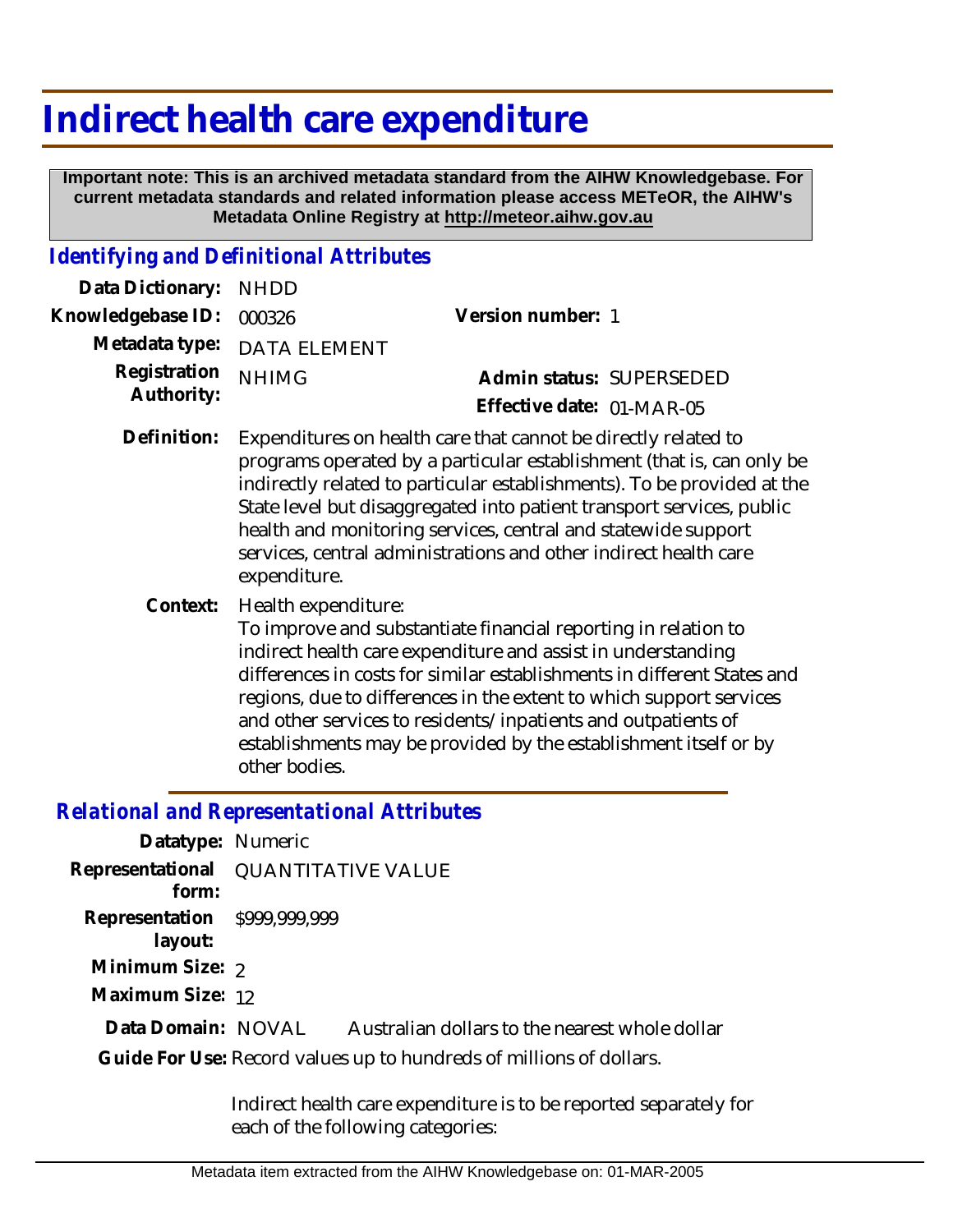1 Patient transport services:

Public or registered non-profit organisations which provide patient transport (or ambulance) for services associated with inpatient or residential episodes at residential establishments within the scope of this data set.

This category excludes patient transport services provided by other types of establishments (for example, public hospitals) as part of their normal services. This category includes centralised and statewide patient transport services (for example, Queensland Ambulance Transport Brigade) which operate independently of individual inpatient establishments.

2 Public health and monitoring services:

Public or registered non-profit services and organisations with centralised, statewide or national public health or monitoring services. These include programs concerned primarily with preventing the occurrence of diseases and mitigating their effect, and includes such activities as mass chest X-ray campaigns, immunisation and vaccination programs, control of communicable diseases, ante-natal and post-natal clinics, preschool and school medical services, infant welfare clinics, hygiene and nutrition advisory services, food and drug inspection services, regulation of standards of sanitation, quarantine services, pest control, anti-cancer, anti-drug and antismoking campaigns and other programs to increase public awareness of disease symptoms and health hazards, occupational health services, Worksafe Australia, the Australian Institute of Health and Welfare and the National Health and Medical Research Council.

Included here would be child dental services comprising expenditure incurred (other than by individual establishments) or dental examinations, provision of preventive and curative dentistry, dental health education for infants and school children and expenditure incurred in the training of dental therapists.

3 Central and statewide support services:

Public or registered services which provide central or statewide support services for residential establishments within the scope of this data set. These include central pathology services, central linen services and frozen food services and blood banks provided on a central or statewide basis such as Red Cross.

4 Central administrations: